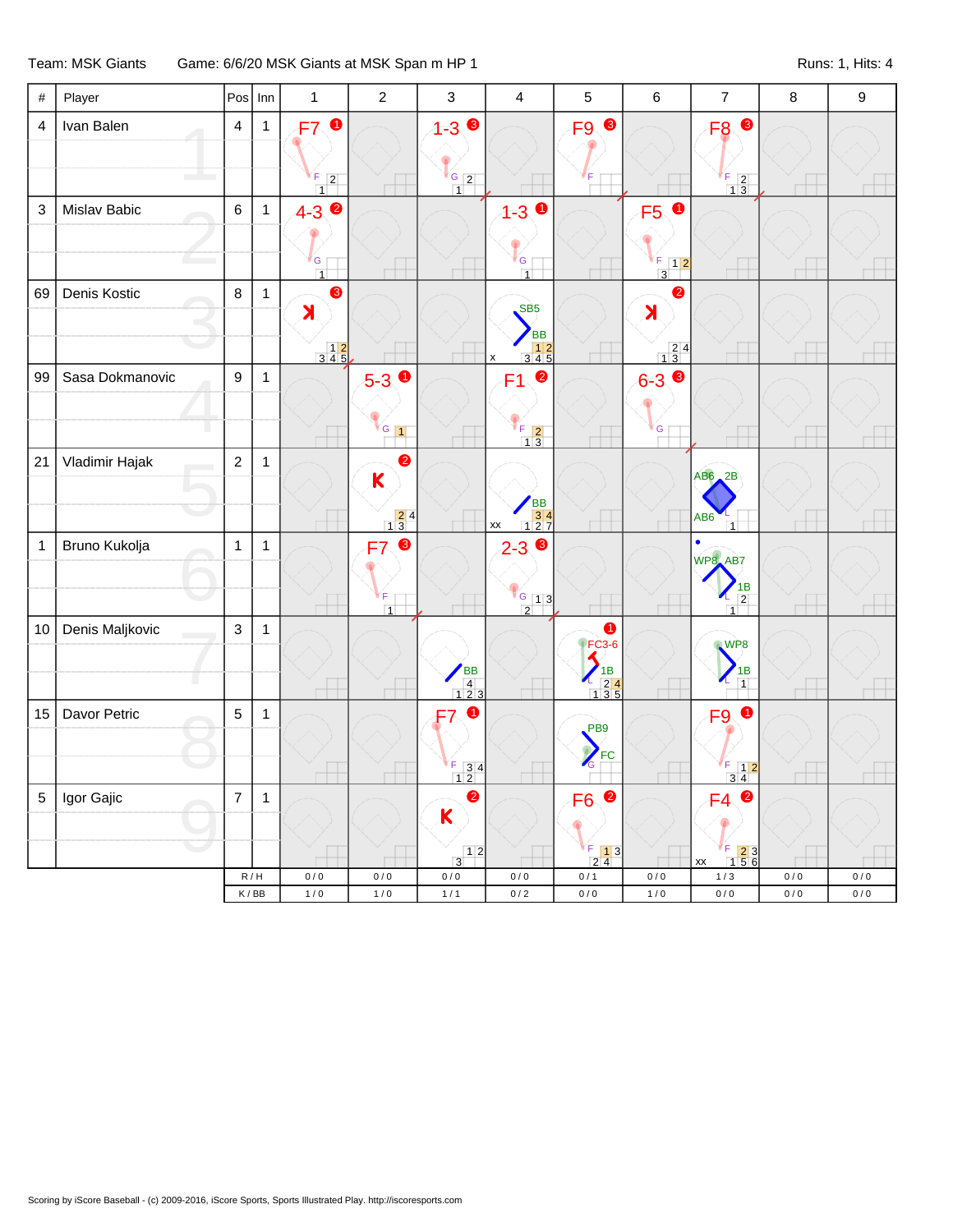## Team: MSK Span Game: 6/6/20 MSK Giants at MSK Span m HP 1 Came and Controller and Controller Runs: 2, Hits: 1

| $\#$             | Player          |                         | $Pos$ Inn    | $\mathbf 1$                                                                      | $\overline{2}$                           | 3                               | $\overline{4}$                                                         | 5                                                                        | $\,6\,$                                  | $\overline{7}$                    | $\bf 8$ | $\boldsymbol{9}$ |
|------------------|-----------------|-------------------------|--------------|----------------------------------------------------------------------------------|------------------------------------------|---------------------------------|------------------------------------------------------------------------|--------------------------------------------------------------------------|------------------------------------------|-----------------------------------|---------|------------------|
| $\overline{7}$   | Mirza Njuhovic  | $\,6\,$                 | $\mathbf{1}$ | $\bullet$<br>$\mathsf K$                                                         |                                          |                                 | $\bullet$<br>K                                                         |                                                                          | $\bullet$<br>$\overline{\mathsf{K}}$     |                                   |         |                  |
|                  |                 |                         |              | $\begin{array}{c c} & 1 & 3 \\ 2 & 4 & \end{array}$                              |                                          |                                 | $\begin{array}{c c} & 1 & 2 \\ \hline 3 & & \end{array}$               |                                                                          | $\boxed{1}$                              |                                   |         |                  |
| 15               | Kristijan Belas | $\mathbf{1}$            | $\mathbf{1}$ | $\bullet$<br>$\lambda$                                                           |                                          |                                 | 2<br>K                                                                 |                                                                          | ❸<br>$\blacktriangleright$               |                                   |         |                  |
|                  |                 |                         |              | $\begin{array}{c c} & 1 & 3 \\ \hline 2 & & \end{array}$<br>$\mathsf{x}$         |                                          |                                 | $\begin{array}{c c} 2 & 3 \\ 1 & 3 \end{array}$                        |                                                                          | $\begin{array}{c c} & 1 & 2 \end{array}$ |                                   |         |                  |
| 9                | Juraj Sinkovic  | $\,8\,$                 | $\mathbf{1}$ | 8<br>$\lambda$                                                                   |                                          |                                 | ❸<br>$\overline{\mathsf{K}}$<br>$\begin{array}{c c} 2 & 3 \end{array}$ |                                                                          |                                          | WP5_AB4<br><b>HBP</b>             |         |                  |
| $\mathsf 3$      | Luka Mektic     | $\overline{\mathbf{4}}$ | $\mathbf{1}$ | $\begin{array}{c} \n \begin{array}{c} 2 & 4 \\ 1 & 3 \end{array} \n \end{array}$ | $\bullet$                                |                                 |                                                                        | $\bullet$                                                                |                                          | $\frac{15}{15}$<br>A <sub>X</sub> |         |                  |
|                  |                 |                         |              |                                                                                  | $\overline{\mathsf{K}}$                  |                                 |                                                                        | $1 - 3$                                                                  |                                          | AB5 WP5                           |         |                  |
|                  |                 |                         |              |                                                                                  | $\begin{array}{c c} & 1 & 2 \end{array}$ |                                 |                                                                        | $rac{G}{2}$ $rac{1}{3}$                                                  |                                          | FC<br>AB <sub>5</sub>             |         |                  |
| 5                | Marko Ivancic   | $\mathbf 2$             | $\mathbf{1}$ |                                                                                  | 2                                        |                                 |                                                                        |                                                                          |                                          | $\bullet$                         |         |                  |
|                  |                 |                         |              |                                                                                  | $\mathsf{K}$                             |                                 |                                                                        | SB7                                                                      |                                          |                                   |         |                  |
|                  |                 |                         |              |                                                                                  | $\begin{array}{c} 23 \\ 146 \end{array}$ |                                 |                                                                        | <b>BB</b><br>$\begin{array}{r} 2 \\ 1 \ 3 \ 4 \end{array}$               |                                          | $\sqrt{18}$                       |         |                  |
| $\overline{4}$   | Luka Ivancic    | $\overline{5}$          | $\mathbf{1}$ |                                                                                  | $\pmb{\mathsf{x}}$<br>3                  |                                 |                                                                        | $\bullet$                                                                |                                          | $\overline{1}$                    |         |                  |
|                  |                 |                         |              |                                                                                  | $\overline{\mathsf{K}}$                  |                                 |                                                                        | K                                                                        |                                          |                                   |         |                  |
|                  |                 |                         |              |                                                                                  | $\boxed{1}$                              |                                 |                                                                        |                                                                          |                                          |                                   |         |                  |
|                  |                 |                         |              |                                                                                  |                                          |                                 |                                                                        | $\begin{array}{c} 23 \\ 145 \end{array}$                                 |                                          |                                   |         |                  |
| $\boldsymbol{2}$ | Ivor Sojteri    | $\blacksquare$          | $\mathbf{1}$ |                                                                                  |                                          | $\bullet$<br>F <sub>5</sub>     |                                                                        | 6<br>$\mathsf{K}$                                                        |                                          |                                   |         |                  |
| 12               | Matija Bozicek  | $\Box$                  | 3            |                                                                                  |                                          |                                 |                                                                        |                                                                          |                                          |                                   |         |                  |
|                  |                 |                         |              |                                                                                  |                                          | F<br>23<br>$\overline{1}$       |                                                                        | $\begin{array}{c c} & 1 & 2 \\ \hline 3 & & \end{array}$<br>$\mathsf{x}$ |                                          |                                   |         |                  |
| $\bf8$           | Luka Spoljar    | $\mathbf{3}$            | $\mathbf{1}$ |                                                                                  |                                          | 2<br>$4 - 3$                    |                                                                        |                                                                          | SB <sub>2</sub>                          |                                   |         |                  |
|                  |                 |                         |              |                                                                                  |                                          |                                 |                                                                        |                                                                          | E <sub>3</sub>                           |                                   |         |                  |
|                  |                 |                         |              |                                                                                  |                                          | ${\mathsf G}$<br>$\overline{1}$ |                                                                        |                                                                          | 1 <sup>2</sup><br>$\overline{4}$<br>X    |                                   |         |                  |
| 10               | Martin Kovac    | $\boldsymbol{9}$        | $\mathbf{1}$ |                                                                                  |                                          | ❸                               |                                                                        |                                                                          | $\bullet$<br>F <sub>6</sub>              |                                   |         |                  |
|                  |                 |                         |              |                                                                                  |                                          | $\blacktriangleright$           |                                                                        |                                                                          |                                          |                                   |         |                  |
|                  |                 |                         |              |                                                                                  |                                          | $12$                            |                                                                        |                                                                          | F<br>$\boxed{1}$                         |                                   |         |                  |
|                  |                 |                         | R/H          | 0/0                                                                              | 0/0                                      | 0/0                             | 0/0                                                                    | 0/0                                                                      | 0/0                                      | 2/1                               | 0/0     | 0/0              |
|                  |                 |                         | K/BB         | 3/0                                                                              | 3/0                                      | 1/0                             | 3/0                                                                    | 2/1                                                                      | 2/0                                      | 0/0                               | 0/0     | 0/0              |